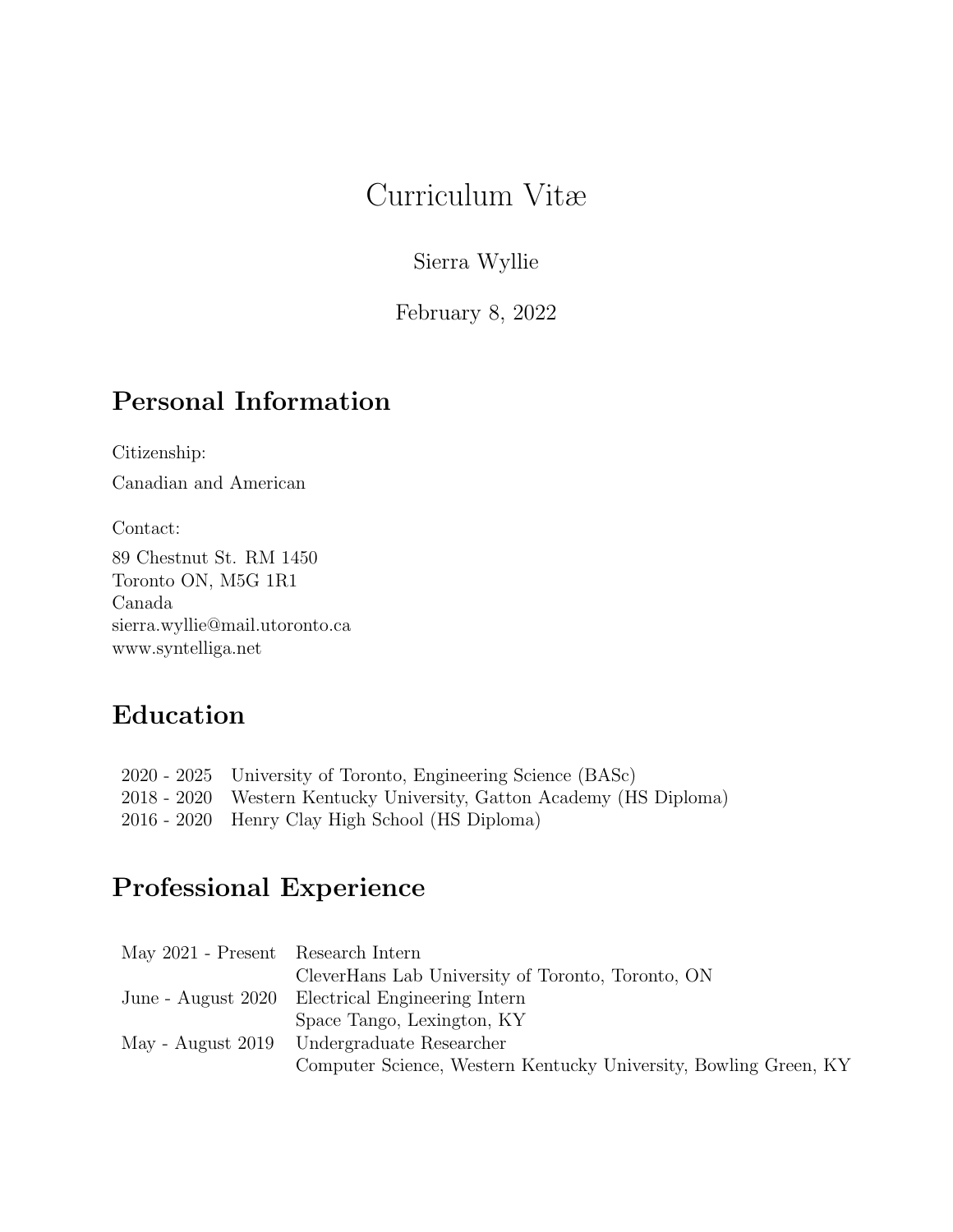#### Professional Recognition

- 2020 National Honorable Mention for Aspirations in Computing National Center for Women in Information Technology
- 2019 First Place Undergraduate Poster Association for Computing Machinery Mid-Southeast Conference

## Publications

[1] A. White, P. O'Boyle, S. Wyllie, and M. Galloway, "The impact of ddos attacks on application containers, system containers, and virtual machines," in 17th International Conference on Information Technology–New Generations (ITNG 2020), S. Latifi, Ed. Cham: Springer International Publishing, 2020, pp. 153–161.

### Grants

#### ESROP Grant

\$6000 CAD from May 2021-August 2021 from Engineering Science at the University of Toronto to support research in fairness for machine learning. Work was mentored by Prof. Papernot at the CleverHans trustworthy ML research lab.

#### Faculty Undergraduate Student Engagement Grant

\$3000 from May 2019 - August 2019 from the Western Kentucky University for travel and project-related expenses. The grant was for studying machine learning approaches to network intrusion detection in unmanned aerial vehicle security.

#### Research Internship Grant

\$1500 from May 2019 - August 2019 from the Gatton Academy for housing and projectrelated expenses. The grant was for studying machine learning approaches to network intrusion detection in unmanned aerial vehicle security.